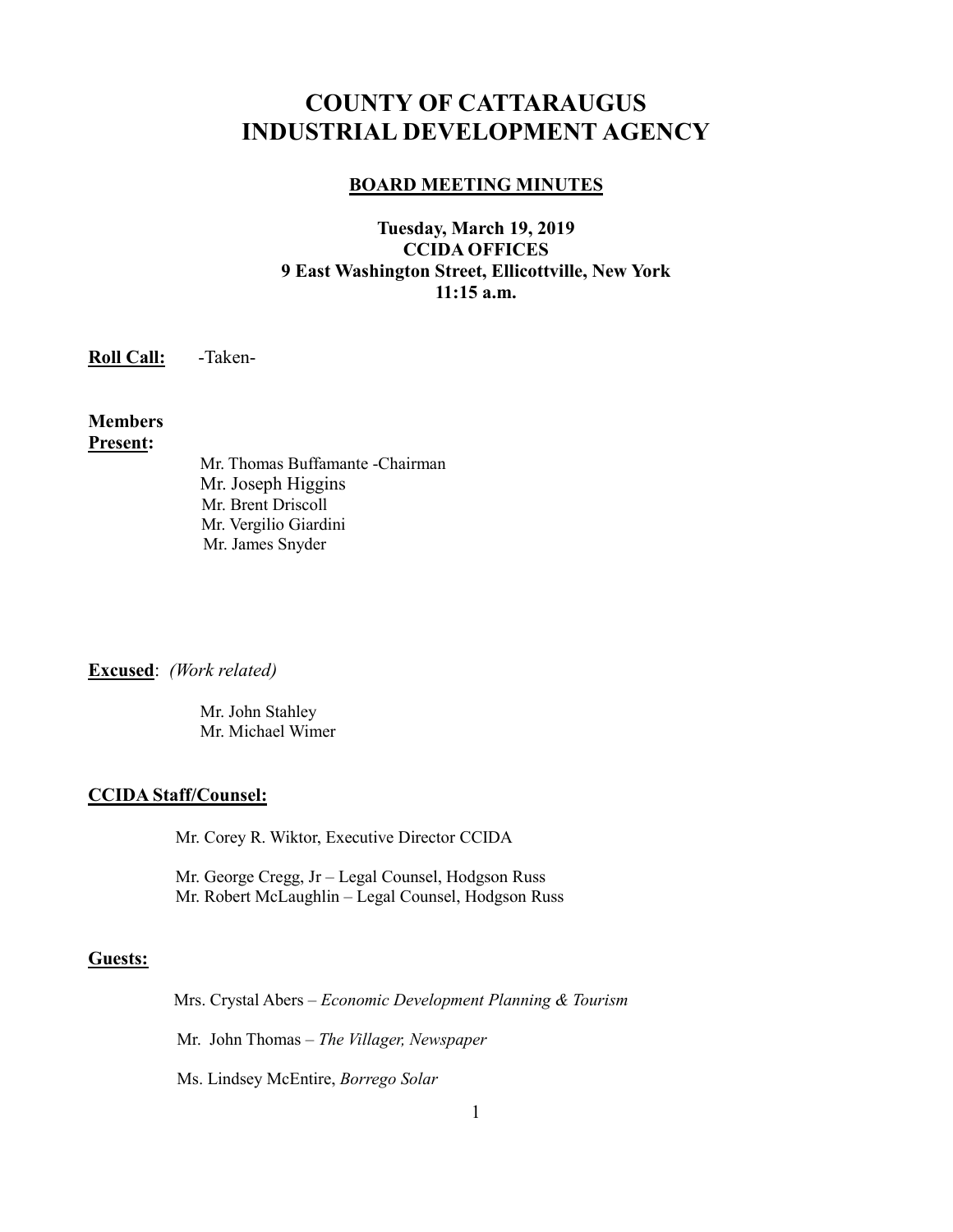Chairman, Thomas Buffamante called the meeting to order at 11:15 a.m.

A roll call of the Board of Directors of the CCIDA was taken; Mr. Buffamante, Mr. Higgins, Mr. Driscoll, Mr. Giardini, and Mr. Snyder were Present. Mr. Wimer and Mr. Stahley were excused for business/work related meetings.

## **APPROVAL OF MINUTES**:

**A Motion** was made by Brent Driscoll with a second by Joseph Snyder to accept the February 7, 2019 CCIDA Board Meeting Minutes as presented to the CCIDA Board. **Motion Carried**

## **\*Presentation of 2018 CCIDA/CCCRC Audit:**

Mr. Wiktor advised the full board that an Audit Committee Meeting was conducted on March 13<sup>th</sup> at 9:00 a.m. to discuss the Draft 2018 Audit. Copies of the minutes were provided to each board member for their review.

A Motion was made by Brent Driscoll, seconded by Thomas Buffamante to accept the minutes of the Audit Committee and proceed with the Audit Presentation by Denise Veloski of Johnson, Mackowiak & Associates LLP.

Denise Veloski started out by advising the CCIDA Board that this was a clean audit and that no Management letter would be issued. The audit went very smoothly and was completed by Denise Veloski and two other auditors with only one day on site needed.

Denise Veloski mentioned that the MD&A letter provided by the Agency painted a very positive year in 2018. The CCIDA has continued to make great effort and strides to transform itself in a very positive way to our business community. We have the ability to expand our benefits to existing structures, rather than just new builds. We have supported projects to further assist small Manufacturing related projects (ex. Rafa Systems, Ellicottville, NY) and again proved the merit of establishing our Adaptive Reuse Program, via the support of the ongoing redevelopment of the West Valley Inn, LLC. The Agency's tourism policy also was useful in the development project in Ellicottville relating to several upgrades at Holiday Valley and HoliMont. In addition to the sale/leaseback projects our 'sister organization", the Cattaraugus County Capital Resource Corp. issued a tax-exempt bond for Jamestown Community College.

Denise also mentioned that it has been several years since we have been in the black at the end of the year and in 2018 the CCIDA ended on a very positive increase in net position of \$147,401. The charges for services increased from \$147,537 in 2017 to \$457,695 in 2018. Operating revenue for the year ended December 31, 2018, was \$469,873 which consisted of \$457,695 from Charges for services, \$12,000 was from the service agreement between the Agency and the Cattaraugus County Capital Resource Corp. and \$178 from miscellaneous activity. In the prior year the total operating revenue was \$153,738.

Net nonoperating revenue was \$10,935 which consisted of \$9,661 in bank interest, \$1,425 in bond interest, \$84 in dividends, and \$235 in unrealized loss on investments. Operating expenses for the year ended December 31, 2018, were \$333,407.00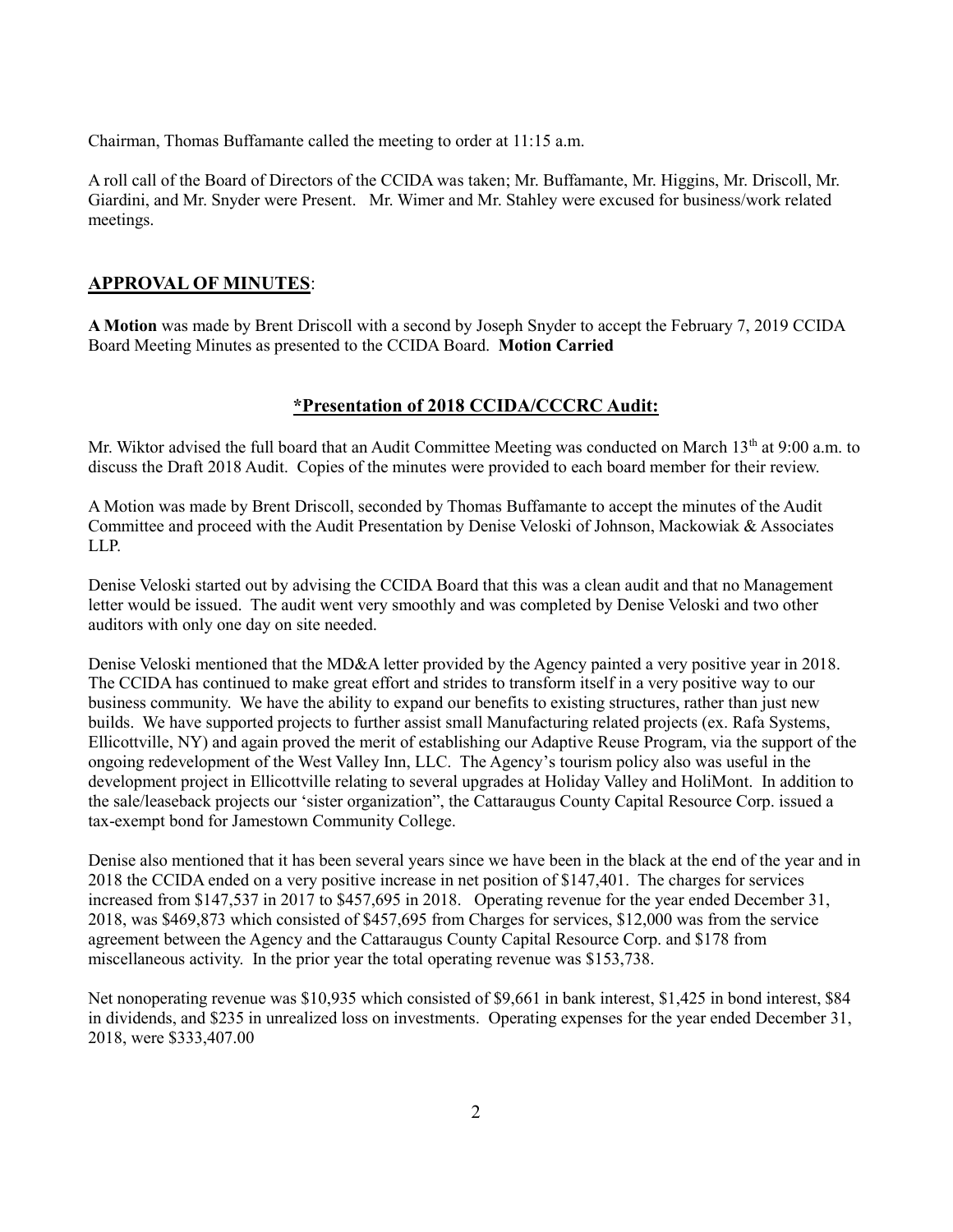Mr. Higgins stated that it has been a number of years since we have seen this type of increase in revenues, possibly nearly 20 years. Mr. Higgins, Mr. Buffamante, and Mr. Driscoll and the rest of the CCIDA Board congratulated Mr. Wiktor on a job well done ending 2018 with an increase in revenues.

Denise Veloski also mentioned the land donation to the Village of Cattaraugus of a .44-acre parcel. Denise Veloski stated that the value was very minimal so she reported that Johnson, Mackowiak & Associates LLP did not take anything out of the CCIDA land dollar value figure.

Denise mentioned that the financial statements were done a little differently as the CCIDA and the CCCRC were split into two separate columns. This was requested by PARIS Reporting and was completed this way rather than having their firm do two (2) separate audits. Hopefully, with this change it will satisfy the Authority Budget Office.

Denise next reviewed the fixed assets with the only expenditures in regards to fixed assets was for new computer software and hardware as it has not been updated since 2006. Most of the programs that were being used were not compatible with the new software programs being used by clients.

Denise also noted that several new accounting procedures came into effect this year however, none of them had any impact on our financial outcome.

Denise next reviewed the supplemental information reporting. One new Tax-exempt Bond was issued in 2018 for Jamestown Community College which was added to the schedule of bonds. For the schedule of sale/leaseback projects the CCIDA Board had decided in the past to only list the projects that were closed during the reporting year. For the year 2018 we had four (4) sale/leaseback projects that closed and no Schedule of PILOT payments recorded for this period.

Brent Driscoll of the Audit Committee made the recommendation to accept the Audit Report as presented by Johnson, Mackowiak, & Associates LLP. **A Motion** was made by Brent Driscoll, seconded by Joseph Higgins to accept the 2018 Financial Audit for the CCIDA/CCCRC as prepared by the auditing firm of Johnson, Mackowiak, & Associates LLP. All Board Members in favor. **Motion Carried**

#### **\*NEW APPLICATIONS/PROJECTS\***

#### **#1. Portville Solar 1, LLC.**

Mr. Wiktor introduced Lindsey McEntire, Project Developer for Borrego Solar based in Albany, NY, in regards to the proposed Portville Solar 1, LLC Project. Borrego is looking to construct a 5 MW solar farm in the town of Portville, New York. The investment of this proposed project is roughly \$8 Million dollars. Ms. McEntire explained that the site was picked because of the close proximity of the sub-station, the inability to be seen from the road, and there is a lot of screening from the neighbor next door as well. This area is very non-visual and the Town is pro Solar and have been very good to work with. Borrego has already done a lease agreement with the land owner. Tim Emley, Town Supervisor is in favor of this project in the Town of Portville and Corey has been in contact with him in regards to SEQR. The Town has already declared a negative-dec. on the SEQR and Borrego Solar is in the planning process of the project. They are currently clearing the area and would like to begin construction this summer.

As stated, Portville Solar 1, LLC would be a 5-Megawatt (MW) Community Solar generation facility. This facility will generate electricity for homeowners and businesses to help off-set their National Gird electric bills. The individual homeowners that sign up with Borrego Solar will get a discount from their current National Grid monthly bills.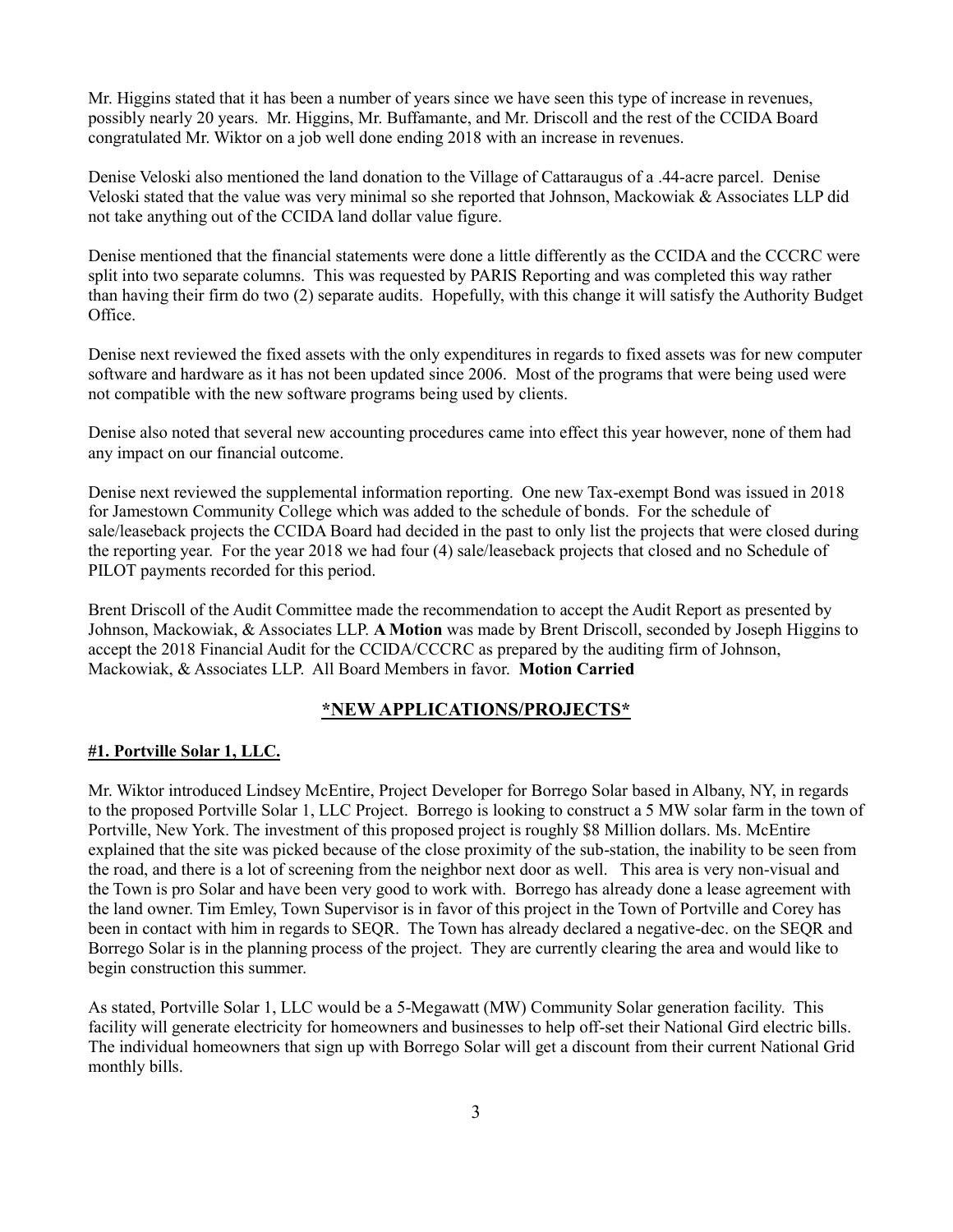This project will create ½ of a new position over the next year. Borrego will be employing local contractors for the construction jobs for this project and using 15/20 local trades people. Also, local suppliers will be used as much as possible. Borrego Solar was founded in 1980 and have completed thousands of projects and currently have more than 600 MW of utility-scale and commercial solar capacity under management. That makes them the third largest commercial solar engineering, procurement, and construction (EPC) company in the U.S.

This Portville Solar Project will be very similar as the West Valley Solar Project that we approved at our December 2018 meeting and should be closing in the second quarter of 2019. Mr. Wiktor also mentioned that West Valley Solar just had their first of the three planned Community Meetings to reach out to local customers that could benefit from signing up with this Community Solar Project.

Much discussion with various Board Members in regards to the Host Community Agreement between the Town and Borrego. The PILOT would be \$5,000/ installed MW, generating roughly \$25,000 in PILOT payments, and full special district taxes as well. Is this enough and what are other IDA's doing in regards to price per megawatt and host community agreements/payments Mr. Snyder is concerned that the host community is not getting enough benefit for the use of the land in their township in the form of host community payments and price per megawatt of power generated. Mr. Snyder stated that Borrego Solar is not creating a number of jobs with this project and that the host community should benefit more than is being offered.

Mr. George Cregg, Jr. stated that the proposed action to be taken today does not commit the CCIDA Board to anything at the current time. George stated that if nothing had been done several years ago in regards to opting out of 487 than these particular projects would not have paid any taxes for 15 years.

Mr. Buffamante stated that we would not be approving this project any earlier than our next meeting to be held on April  $30<sup>th</sup>$ . Mr. Buffamante suggested that Corey Wiktor reach out to other IDA's to see what they are doing as far as host community agreements etc. He also mentioned that Corey Wiktor should reach out to Portville Town Supervisor and see where the Town stands on having this Solar Project come into their Town and their expectations.

Lindsey McEntire stated that she would work with Corey Wiktor and develop a spread sheet to highlight what has been paid to other Towns in regards to this type of Solar projects. Lindsey also suggested that they hold a job fair so that as many locals as possible have an opportunity for employment on this project.

Mr. Wiktor suggested that he could do some research with NYSEDC and see what information he can obtain from them in regards to Solar Projects in other Communities. Mr. Wiktor stated that he would bring back to the CCIDA Board at the April 30<sup>th</sup> meeting any information he obtained in regards to Solar Projects in New York State. Mr. Wiktor mentioned that with Wind Projects there is generally a Host Community Agreement however, with Solar he has not seen any Host Community agreements thus far.

Lindsey McEntire stated that Borrego is currently working on 16 different projects in various areas, and they do not have a Host Community Agreements at the current time with any of the projects. Portville does have a proposed Host Community Agreement.

#### **RESOLUTIONS:**

**A Motion was** made by Virgilio Giardini, seconded by James Snyder, Jr.**, RESOLTUION AUTHOIRZING THE EXECUTIVE DIRECTOR OF THE COUNTY OF CATTARAUGUS INDUSTRIAL DEVELOP-MENT AGENCY TO HOLD A PUBLIC HEARING REGARDING A PROPOSED PROJECT TO BE UNDERTAKEN FOR THE BENEFIT OF PORTVILLE SOLAR 1, LLC.** A Roll Call vote was taken with Mr. Driscoll, Mr. Giardini, Mr. Higgins, Mr. Snyder, and Mr. Buffamante voting yes. Mr. Wimer and Mr. Stahley were excused. **Motion – Carried.**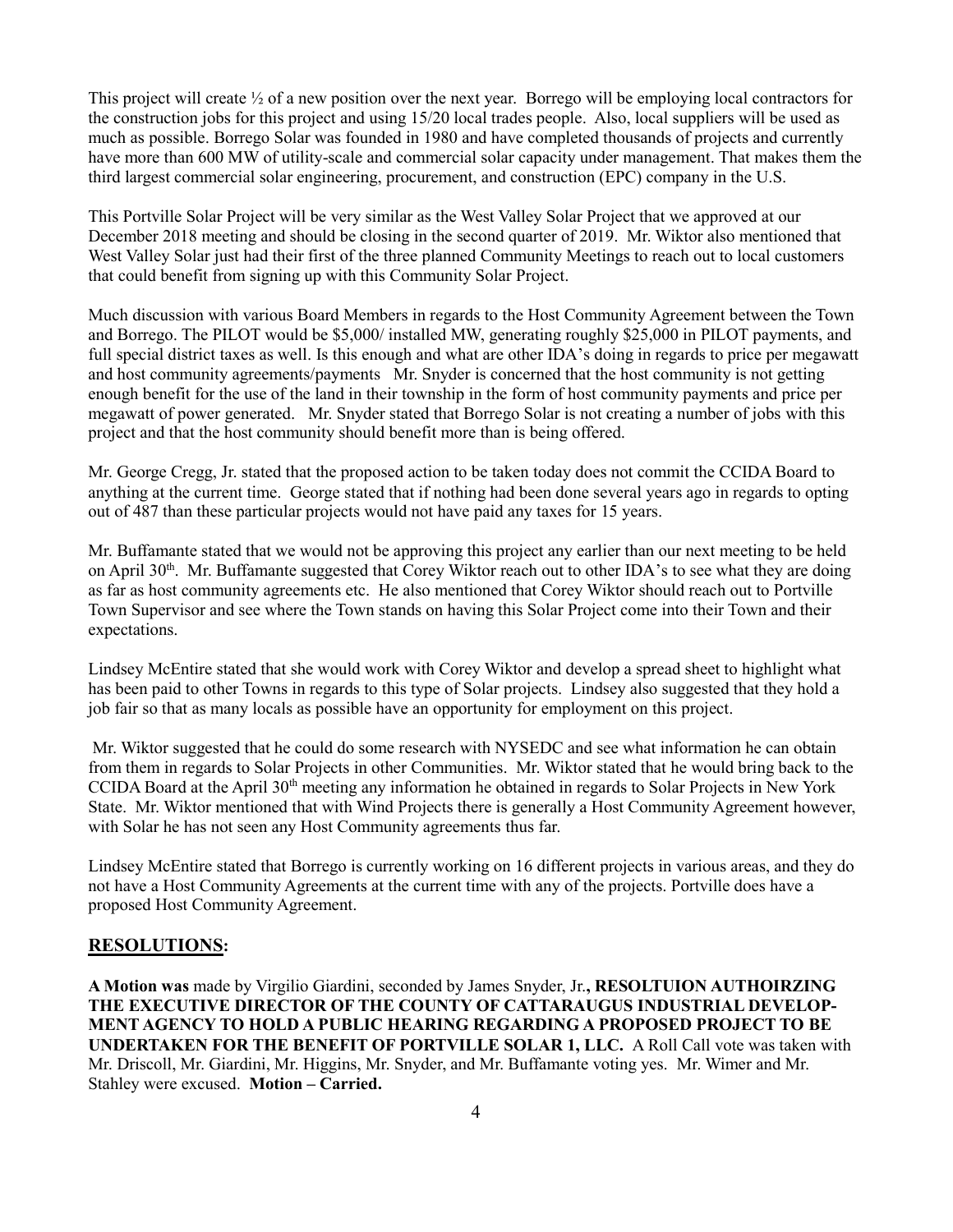**A Motion** was made by James Snyder, Jr., seconded by Brent Driscoll, **RESOLUTION CONCURRING IN THE DETERMINATION BY THE TOWN OF PORTVILLE TOWN BOARD, AS LEAD AGENCY FOR THE ENVIRONMENTAL REVIEW OF THE PORTVILLE SOLAR 1, LLC PROPOSED PROJECT.** A Roll Call vote was taken with Mr. Driscoll, Mr. Giardini, Mr. Higgins, Mr. Snyder, and Mr. Buffamante voting yes. Mr. Wimer and Mr. Stahley were excused Motion **– Carried.**

## **(#2.) Sunny Olean, LLC:**

Mr. Wiktor stated that Jeff Belt had a prior engagement and would not be able to attend our meeting today to present his newest project. Mr. Wiktor is presenting for Jeff Belt. Mr. Wiktor mentioned that this project is very similar to Jeff's project in 2016 as he recently purchased 106-108 West State Street in Olean, NY. This building was originally "Frank's Hotel" back in the 1871. Jeff Belt is looking at renovating this building and offering rental units and ground floor retail space. Jeff is looking for sales tax, PILOT and possible mortgage recording tax. Jeff is looking to get started on this project this summer and he plans to use local contractors whenever possible. Mr. Wiktor explained that this project fits our Adaptive Reuse program that we currently have available to clients. This is a great use for these buildings that have been vacant since 2000 in the City of Olean.

As a follow up, Sunny Olean, LLC. has asked the County of Cattaraugus Industrial Development Agency (CCIDA) to consider their application for the complete renovation of the building located at 106-108 W. State Street in the City of Olean, New York. Sunny Olean, LLC., is looking to construct ground floor retail and four (4), 2-bedroom apartments on the upper levels.

**Total project cost/investment of roughly \$800,000 (+,-) for cost of the reconstruction, furnishings and equipment, etc. related to this proposed project.**

#### **RESOLUTIONS;**

**A Motion** was made by James Snyder, Jr., seconded by Brent Driscoll, **RESOLUTION AUTHORIZING THE EXECUTIVE DIRECTOR OF COUNTY OF CATTARAUGUS INDUSTRIAL DEVELOPMENT AGENCY TO HOLD A PUBLIC HEARING REGARDING A PROPOSED PROJECT TO BE UNDER-TAKEN FOR THE BENEFIT OF SUNNY OLEAN LLC.** A Roll Call vote was taken with Mr. Driscoll, Mr. Giardini, Mr. Higgins, Mr. Snyder, and Mr. Buffamante voting yes. Mr. Wimer and Mr. Stahley were excused **Motion – Carried.**

**A Motion** was made by Brent Driscoll, seconded by Joseph Higgins, **RESOLUTION DIRECTING THE EX-ECUTIVE DIRECTOR OF COUNTY OF CATTARAUGUS INDUSTRIAL DEVELOPMENT AGENCY TO TAKE CERTAIN ACTIONS UNDER ARTICLE 8 OF THE ENVIRONMENTAL CONSERVATION LAW IN CONNECTION WITH A PROPOSED PROJECT TO BE UNDERTAKEN FOR THE BENEFIT OF SUNNY OLEAN LLC.** A Roll Call vote was taken with Mr. Driscoll, Mr. Giardini, Mr. Higgins, Mr. Snyder, and Mr. Buffamante voting yes. Mr. Wimer and Mr. Stahley were excused Motion **– Carried.**

#### **\*Resolutions from Prior Applications/Projects that are in Process\***

#### **(#1.) Scandinavian Spa Ellicottville, LLC:**

Scandinavian Spa Ellicottville, LLC has asked the CCIDA to consider their application for construction of five structures 14,000 sq. ft. of indoor space for a Scandinavian Spa in Ellicottville, New York.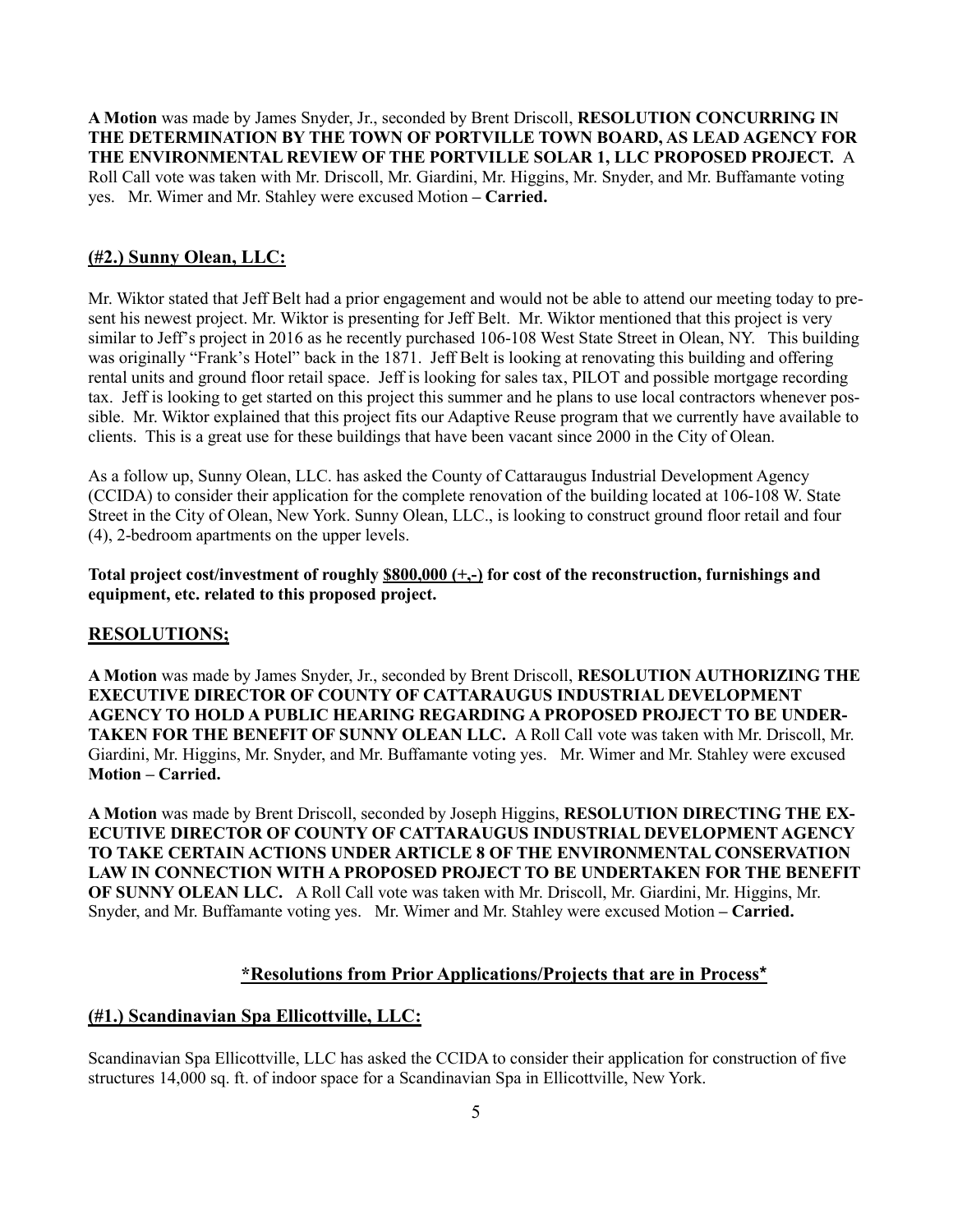A Public hearing was held on **March 5, 2019** at the CCIDA offices in Ellicottville, NY at 9:00 a.m. No one was in attendance at the public hearing however, we did receive a few calls in support of the project prior to the Public Hearing.

## **RESOLUTIONS:**

**A Motion** was made by Brent Driscoll, seconded by Joseph Higgins**, RESOLUTION DETERMINING THAT ACTION TO UNDERTAKE A PROJECT FOR THE BENEFIT OF SCANDINAVIAN SPA EL-LICOTTVILE, LLC WILL NOT HAVE A SIGNIFICANT EFFECT ON THE ENVIRONMENT.** A Roll Call vote was taken with Mr. Driscoll, Mr. Giardini, Mr. Higgins, Mr. Snyder, and Mr. Buffamante voting yes. Mr. Wimer and Mr. Stahley were excused Motion **– Carried.**

**A Motion** was made by Brent Driscoll, seconded by James Snyder, Jr., **RESOLUTION AUTHORIZING EX-ECUTION OF DOCUMENTS IN CONNECTION WITH A LEASE/LEASEBACK TRANSACTION FOR A PROJECT FOR SCANDINAVIAN SPA ELLICOTTVILLE, LLC (THE "COMPANY").** A Roll Call vote was taken with Mr. Driscoll, Mr. Giardini, Mr. Higgins, Mr. Snyder, and Mr. Buffamante voting yes. Mr. Wimer and Mr. Stahley were excused Motion **– Carried.**

#### **(#2.) Cutco Corporation & Subsidiaries:**

Cutco Corp. and subsidiaries has asked the CCIDA to consider their application for sales tax abatement only on computer software and hardware and general office furnishing and equipment upgrades and expansions for administrative, sales support and manufacturing areas.

A Public Hearing was held on **March 5th** at the Olean City Hall at 11:00 a.m. No one was in attendance at this Public Hearing however the CCIDA has received very positive comments in support of this proposed project from Community Members.

#### **RESOLUTIONS:**

**A Motion** was made by Brent Driscoll, seconded by Joseph Higgins, **RESOLUTION AUTHORIZING EXE-CUTION OF DOCUMENTS IN CONNECTION WITH A LEASE/LEASEBACK TRANSACTION FOR A PROJECT FOR CUTCO CORPORATION AND ITS SUBSIDIARIES (COLLECTIVELY, THE "COMPANY") A** Roll Call vote was taken with Mr. Driscoll, Mr. Giardini, Mr. Higgins, Mr. Snyder, and Mr. Buffamante voting yes. Mr. Wimer and Mr. Stahley were excused Motion **– Carried.**

**(**Mr. Driscoll is a recent retiree of Cutco Corp. however; he has no involvement or financial interest in the Company or with this particular project.) (Mr. Buffamante's firm does audit work for Cutco Corp. and its subsidiaries however, he has no financial interest in the Company or this particular project.)

#### **(#3.) HK Olean Hotel, LLC:**

HK Olean Hotel, LLC has asked the IDA to adopt a Fixed Fee PILOT in regards to the proposed new hotel that they are starting this Spring, in the City of Olean.Mr. Wiktor also stated that the project amount has changed it has actually increased since they submitted the original application so the documents had to be changed to reflect this change in project amount. When Mr. Wiktor spoke with the local taxing jurisdictions, they actually preferred the fixed fee PILOT. Mr. Wiktor also has spoken with the developer and several local contractors have already been hired to perform work on this project.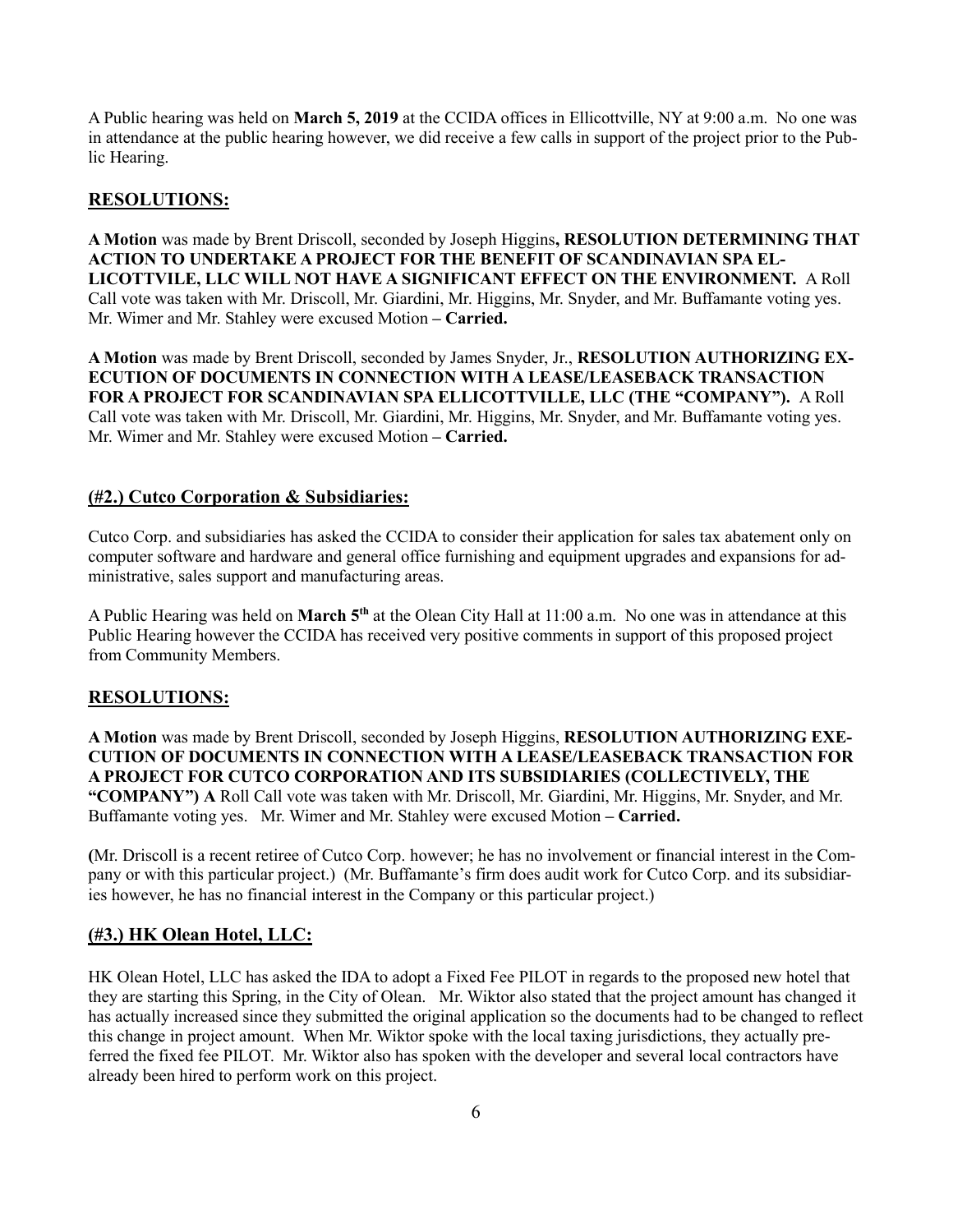A Public Hearing was held on **March 5th** at the Olean City Hall at 1130 a.m. No one was in attendance at this Public Hearing however the CCIDA has received general comments in support of this amended application and Fixed Fee PILOT relating to the proposed HK Olean Hotel Project.

## **RESOLUTIONS:**

**A Motion** was made by Brent Driscoll, seconded by Joseph Higgins, **RESOLUTION AUTHORIZING A DE-VIATION FROM THE AGENCY'S UNIFORM TAX EXEMPTION POLICTY IN CONNECTION WITH THE PROPOSED PAYMENT IN LIEU OF TAX AGREEMENT TO BE ENTERED INTO BY THE AGENCY IN CONNECTION WITH THE PROPOSED HK OLEAN HOTEL, LLC PROJECT.** A Roll Call vote was taken with Mr. Driscoll, Mr. Giardini, Mr. Higgins, Mr. Snyder, and Mr. Buffamante voting yes. Mr. Wimer and Mr. Stahley were excused Motion **– Carried.**

**A Motion** was made by Brent Driscoll, seconded by Thomas Buffamante, RESOLUTION **AMENDING A RESOLUTION ENTITLED "RESOLUTION AUTHORIZING EXECUTION OF DOCUMENTS IN CONNECTIN WITH A LEASE/LEASEBACK TRANSACTION FOR A PROJECT FOR HK OLEAN HOTEL LLC (THE "COMPANY") A** Roll Call vote was taken with Mr. Driscoll, Mr. Giardini, Mr. Higgins, Mr. Snyder, and Mr. Buffamante voting yes. Mr. Wimer and Mr. Stahley were excused Motion **– Carried.**

## **-FINANCIAL REPORT:**

A Motion was made by Brent Driscoll, seconded by James Snyder to approve the Financial Report for **February 2019** as prepared – A Roll Call vote was taken with Mr. Driscoll, Mr. Giardini, Mr. Higgins, Mr. Snyder, and Mr. Buffamante voting yes. Mr. Wimer and Mr. Stahley were excused Motion **– Carried**

Mr. Wiktor reported that February income was \$1,779 from Application fees for Scandinavian Spa Ellicottville LLC and Cutco Corp. Mr. Wiktor stated that we are down in regards to income however, we are currently working on three (3) separate projects that are looking to close in the near future. When these projects close it will give the Agency a nice boost in income. Mr. Wiktor also mentioned that West Valley Solar wanted to close with the CCIDA in March however, after reviewing documents have decided to close in November when they plan to begin construction of the Solar Project.

Certificate of Deposit rates and terms findings were presented to the Finance Committee in regards to future investments. The Finance Committee made suggestions in regards to managing the ongoing investments at various financial institutions. The Finance Committee made the recommendation to the CCIDA Board to authorize Corey Wiktor to move money from the Cattaraugus County Bank to Key Bank in order to receive additional interest on our investments.

## **\*Executive Directors Reports:**

#### **-Internal (IDA Meetings/Discussions):**

- $\checkmark$  Met with a local group who is very interested in setting up a CBD production operation in the City of Olean. Future meetings will be set up to discuss next steps.
- ✓ Met with Inevergy for an update relating to the proposed Alle-Catt Wind Farm.
- $\checkmark$  Conference call with Liz Callahan with EWI relating to a Regional Workforce Development Plan. This is based from the Buffalo Billion initiative.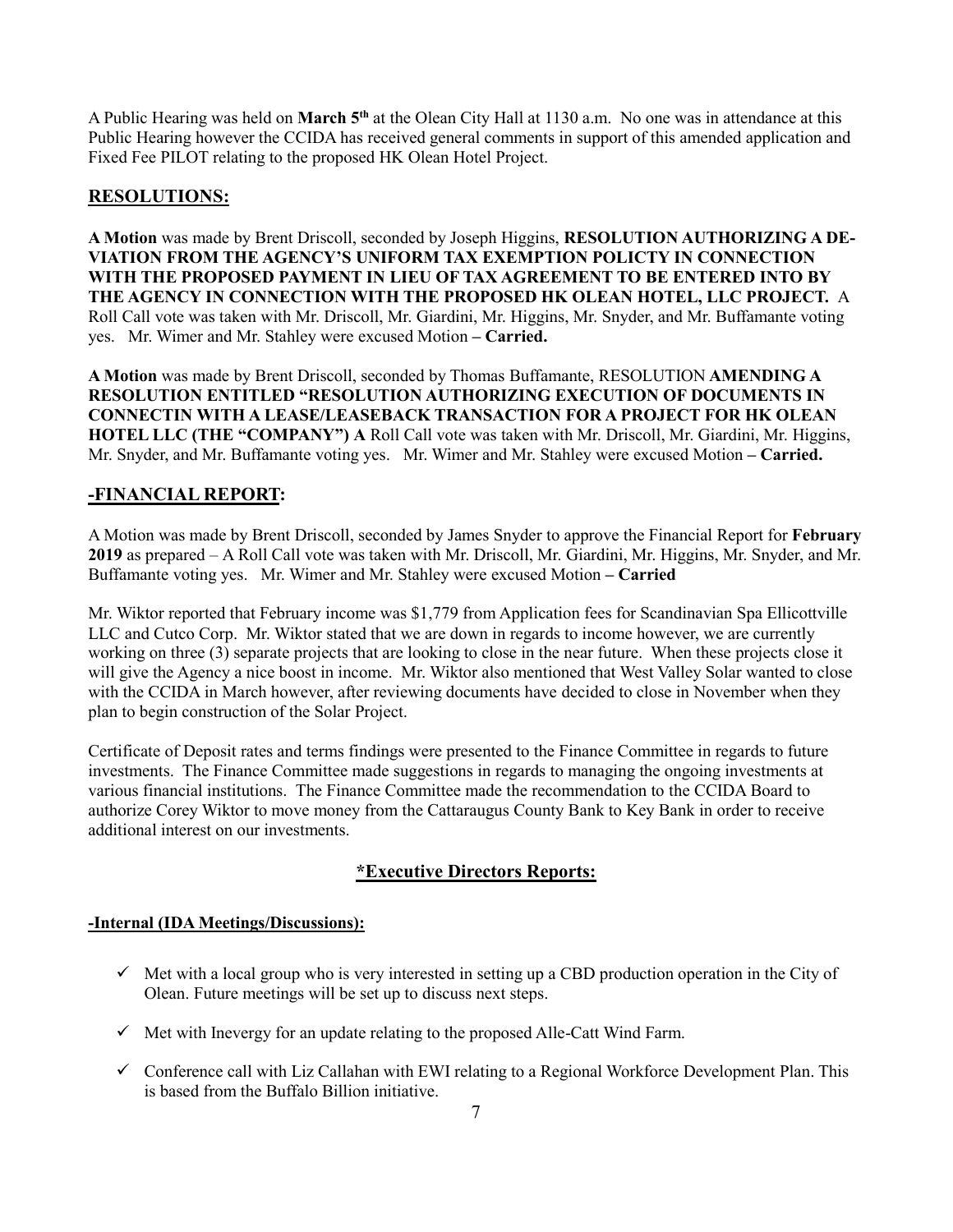- $\checkmark$  Attended the 2019 Legislative Luncheon in Buffalo, NY. This was a very informative event to discuss key legislative topics that are facing local economic development in 2019.
- ✓ Attended the Cattaraugus County Economic Development Team Meetings.
- $\checkmark$  Met with Jeff Belt from SolEpoxy to discuss his proposed Adaptive Reuse project in the City of Olean.
- $\checkmark$  Met with West Long from Good Times of Olean for a business update meeting.
- $\checkmark$  Met with a local real estate developer to discuss a proposed workforce housing project that they are considering for the Ellicottville area.
- ✓ Met with Dennis Eshbaugh, David Trathen and Bonnie Koschir from Holiday Valley to discuss updates and any proposed development plans in 2019.
- $\checkmark$  Met with Joanne Campagna with Bank of America in regards to a client that is looking for warehousing space, I discussed and reviewed various available buildings within Cattaraugus County.
- $\checkmark$  Met with Lou Stahley, a local solar farm developer who is looking at three (3) projects within Cattaraugus County. More to follow.
- ✓ Attended Cattaraugus County Business Development Corp. Board meeting.
- $\checkmark$  Met with Bob Dingman from the NY & LE Railroad to discuss updates relating to the railroad and various business thrusts.
- ✓ Met with Bill Heim, owner of House of Steel in Ashford to discuss a possible project and expansion at his business.
- $\checkmark$  Met with Richard Schechter from Pyramid Brokerage to discuss a few commercial Cattaraugus County projects/real estate deals.
- ✓ Met with Hamburg IDA Director Sean Doyle to discuss area development.
- $\checkmark$  Met with Bob Breton from Ontario Knife Company for a general business update meeting.
- ✓ Met with Mike Wimer from CCB to discuss a possible project relating to a bank customer of theirs, in seeing if the IDA can offer assistance for the proposed project.
- $\checkmark$  Attended Cattaraugus Community Action Board Meeting.
- $\checkmark$  Met with Tony Waldie, owner of Composite Panel Solutions for a general business update meeting.
- $\checkmark$  Met with Ed Youmans from HoliMont to discuss a project that they are considering, and ways the IDA can be of assistance.
- $\checkmark$  Met with Dan DeRose from Mazza Mechanical for a general business update meeting.
- $\checkmark$  Met with Tom Buffamante to review and update IDA happenings.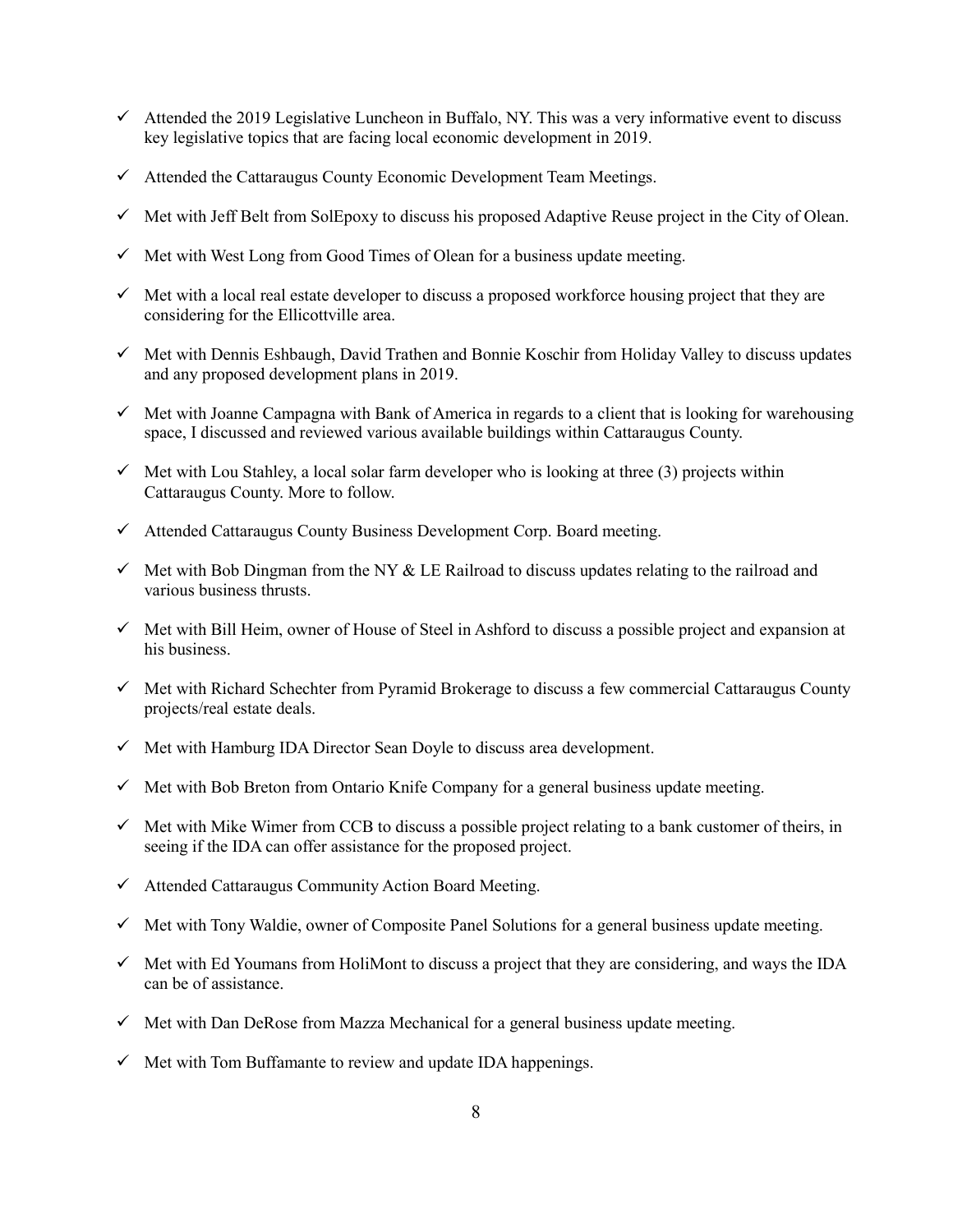- $\checkmark$  Meeting with Mayor Aiello to give a general update meeting relating to IDA projects within the City of Olean.
- $\checkmark$  Meeting scheduled with Courtney Cox from Savarino Development to discuss the Manny-Hanny Project.

## **-External (Points of Interest relating to the CCIDA):**

- ✓ **Prevailing Wage Public Works:** Letters sent out to all NY State Senators, NY Assembly Members and also members of leadership in our State Government. We are reaching out and reminding our elected officials about the impact this legislation would have on the NYS economy. Legislation expanding the definition of Public Works, S.19 47 (Ramos/A.1261 (Bronson)
- ✓ **State Legislation concerning Prevailing Wage:** Listing of effects that requiring prevailing wage would have on the Economy in New York State as we seek to create new manufacturing jobs, diversify our housing supply and develop more affordable housing. Mr. Wiktor stated that this could be a huge stumbling block in regards to current projects and new projects because it could add twenty-five to thirty percent to the cost of the project. This additional amount of the cost of doing business could be a deal breaker on several IDA and other projects as well.
- ✓ **NYSEDC:** Members of the Senate Finance and Commerce, Economic Development and Small Business Committees; Members of the Assembly Ways & Means and Economic Development, Job Creation, Commerce & Industry Committees. Comments on the FY 2019-2020 Executive Budget. Letter from Ryan M. Sylva in depth review of the Executive Budget.
- ✓ **NYSEDC:** Letter from Ryan M. Silva stating our mission is to advocate for sound economic development programs, educate members by sharing best practices, and develop sound policy to create jobs, stimulating investment that will increase the quality of life across the state.
- ✓ **DON'T BLOCK NY BUILDING:** *"Don't block NY Building Coalition Launches to Stop Irresponsible Expansion of Prevailing Wage; Support Economic Development and Competitive Jobs in NYS*". Nearly 30 Business, Building, Construction, Economic Development, Health Care and Affordable Housing Groups Join Forces to Keep New York Competitive and Economic Development Moving.
- ✓ **Albany Business Review***: "Business organizations lobby against prevailing wage expansion at Capitol".* Recent article against the fight on mandates of the proposed prevailing wage Bill.
- ✓ **Southern Tier West:** Mr. Richard Zink from Southern Tier West Regional Business Committee would like to start a regional business development committee. I feel this would be beneficial for the Region.
- ✓ **The Wall Street Journal Article:** *"Gas Shortages Give New York an Early Taste of the Green New Deal".* The state is dependent on imports even though it sits atop the abundant Marcellus Shale.
- ✓ **FuzeHub Article:** *"Now is the Time to be a Manufacturer".* Article relating to the benefits and opportunities of becoming and working in the manufacturing field.
- ✓ **Olean Times Herald Article:** *"Olean-area students get lesson on why made in America matters"* Local manufacturers, educators present to local juniors and seniors on how all of them are deeply impacted by local manufacturing.